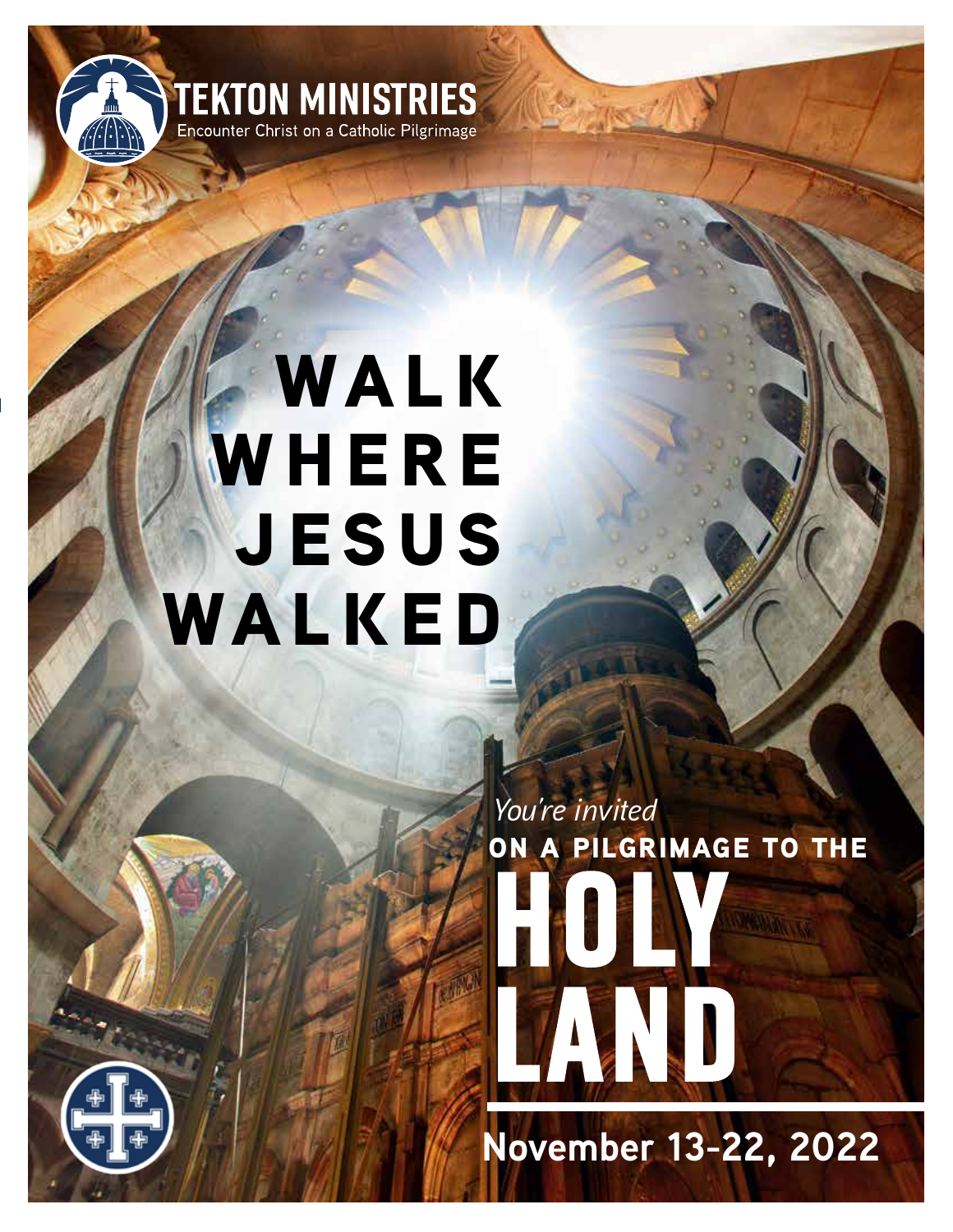# a truly catholic pilgrimage

**Tekton Ministries** *has been leading Catholic pilgrimages to the Holy Land for more than 20 years. Working closely with your priest to create thoughtfully planned itineraries, we help make the Catholic faith more tangible to your daily life by taking you where the seeds of Catholicism were first planted to be spread across the world. Although we visit more than 50 sites in this holy and historic region, daily Mass and time for prayerful reflection are important parts of each day's experience.*

*We use only experienced Christian or Catholic guides, so you receive truthful explanations of scripture and the places we encounter. When the disciple Philip asked the Eunuch (who was reading Isaiah) if he understood what he was reading, the man responded, "How can I, unless someone guides me?" (Acts 8:35) Just as Philip guided the Eunuch with "the good news of Jesus," your Tekton pilgrimage will guide you into a deeper understanding of the Scriptures. Our prayers, service, and love of our Lord go with you.*

#### l **Day 1 - Sunday, November 13** *Depart USA*

Our pilgrimage begins today as we depart on our flight to Israel. Meals and drinks served aloft.

#### l **Day 2 - Monday, November 14** *Arrive Tel Aviv / Haifa*

After arrival at Ben Gurion Airport in Tel Aviv, our immersion in ancient Israel where Christ walked begins. We will be met by our guide who will guide us through the Holy Land and make the scripture come alive as we follow in the footsteps of Jesus. We travel north along the shores of the Mediterranean to Haifa where we will spend our first night in the Holy Land. *(D, Mass)*

#### l **Day 3 - Tuesday, November 15** *Haifa / Mt. Carmel / Nazareth / Cana / Galilee*

Following breakfast, we will visit Stella Maris on Mt. Carmel, home of the prophets Elijah and Elisha. Visit the Carmelite Monastery, the largest Carmelite Monastery and world center of the Order. We will find ourselves in the very cave where the prophet Elijah set up his altar and is said to have meditated before his encounter with the priests of Baal, and Muhraqa where he triumphed over them. Then drive to Nazareth, the boyhood home of Jesus. Visit the Basilica of the Annunciation that holds the Cave of the Annunciation which is the actual room where Gabriel appeared to Mary and "the Word was made flesh." (John 1:14) and see St. Joseph's Carpentry Shop, where the foster father of Jesus worked. Afterwards, travel a short distance to Cana of Galilee to pray where Jesus performed His first miracle, at the request of His mother, Mary, turning the water into wine. The Catholic Church points to this miracle as establishing the Sacrament of Marriage. If you wish, you may renew your wedding vows here as a lasting remembrance of this holy site. Proceed to our hotel in Galilee, our home for the next three nights. *(B, D, Mass)*



#### l **Day 4 - Wednesday, November 16**

*Galilee - Magdala / Tabgha / Capernaum / Mount of Beatitudes* This morning we visit Magdala, birthplace of Mary Magdalene, known as "the Apostle to the Apostles," where we will visit the chapel and surrounding ruins. Then enjoy a scenic morning boat ride across the Sea of Galilee, the setting of many moments in Christ's life. We will visit the Church of Peter's Primacy on the shores of Galilee. A rock at the center of the Church is believed to be the actual table where the Apostles ate breakfast with Christ after His Resurrection. It is where Peter's role as the Vicar of Christ was further established as Christ asked him to "Feed my sheep" (John 21:16). We continue to Capernaum - the center of Jesus's three-year public ministry where he called his first disciples, Peter, Andrew, James, John and Matthew. Here, Christ healed Peter's mother-in-law of a fever, brought a child back to life, cured a leper, healed the centurion's servant and cast out a demon from a young boy. We will visit the synagogue where Jesus taught and proceed to Tabgha, where we ponder the site where Jesus multiplied the loaves and fish to feed more than 5,000 people. (Luke 9:13) Our last site of this grace-filled day is the Mount of Beatitudes where Christ gave his famous Sermon on the Mount. We will have time for personal prayer and reflection here, along the shores of the Sea of Galilee. *(B, D, Mass)*



### l **Day 5 - Thursday, November 17**

*Galilee / Mt Tabor / Jordan River / Jericho / Jerusalem* Begin this morning by summiting Mt. Tabor, the site of the Transfiguration and the culminating point of Christ's public life. Christ revealed his divinity here to three of his apostles as he spoke with the prophets Moses and Elijah (Matthew 17). Journey south through the Jordan River Valley to the traditional baptismal site of Jesus in the Jordan River. Renew your baptismal vows in the very river where Christ was baptized by John the Baptist (Mark 1:9). Ponder how the children of Israel crossed the River Jordan opposite Jericho when they came to the Promised Land. These are the waters the prophet Elijah divided and crossed with Elisha and in which Naaman the Syrian dipped seven times to cure his leprosy. Pilgrims come every year to immerse themselves in these holy waters. Proceed past Jericho, the oldest known city in the Western world. In 1250 B.C., Joshua and the Israelites encircled the city, trumpets blasting, and the walls came tumbling down (Joshua 6). Jesus passed through Jericho on his way to Jerusalem. From Jericho we view the Mount of Temptation, where Jesus fasted and prayed for 40 days to resist the devil. Continue through the Judean Wilderness along the road Jesus mentioned in his parable of the Good Samaritan. Then finish our day in Jerusalem, our home for the next five nights. *(B, D, Mass)*

#### l **Day 6 - Friday, November 18**

*Jerusalem - Mount of Olives / Gethsemane / Mt. Zion* We will take a morning drive to the top of the Mount of Olives for a panoramic view of Jerusalem and visit two churches located on the mount: The Church of the Pater Noster where Jesus taught His disciples how to pray the "Our Father" and the Ascension Chapel, the site where Jesus ascended into Heaven. Descend the mount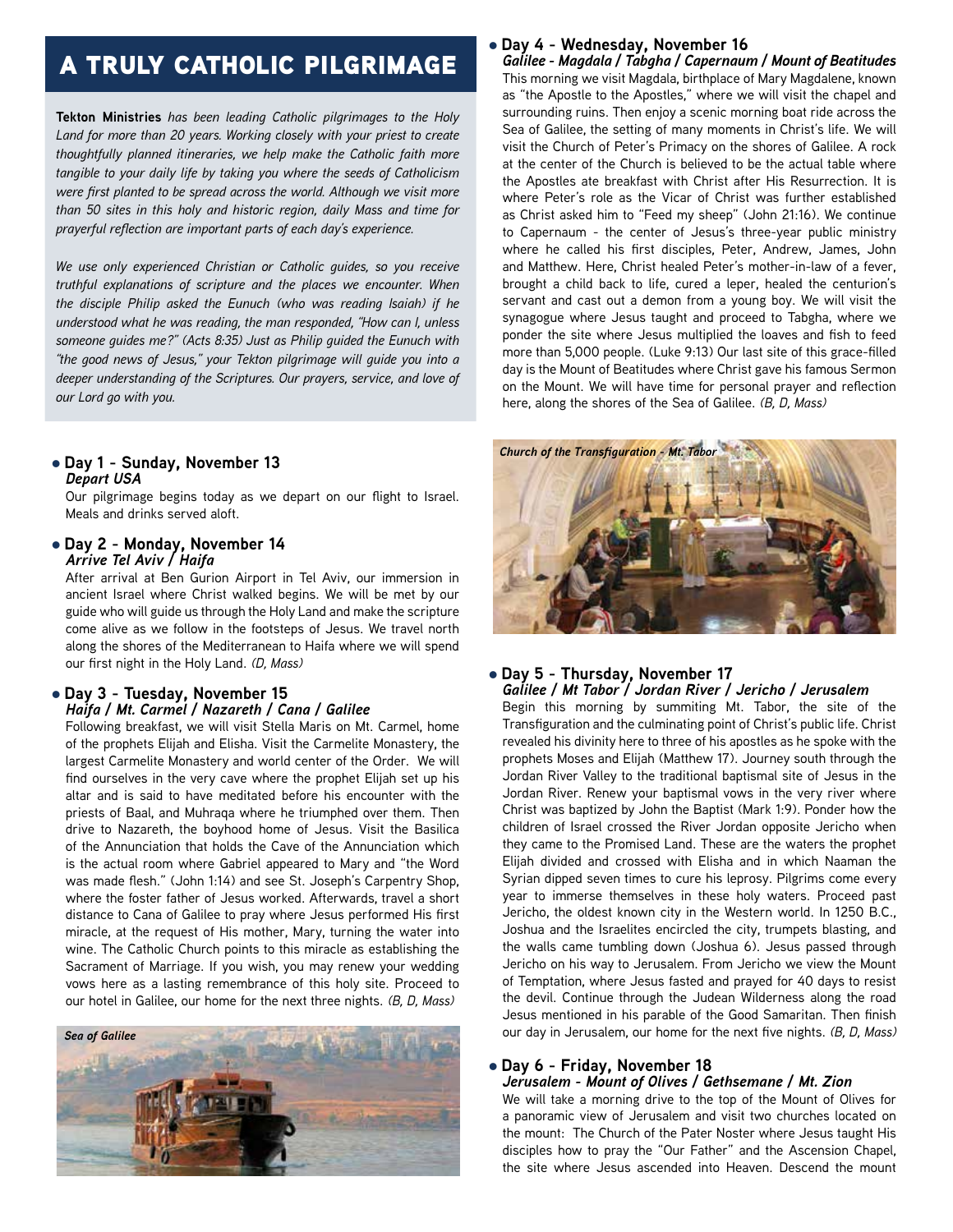on the path Christ walked on the "Palm Sunday Road" to Dominus Flevit, where Christ wept over Jerusalem and her future destruction. Then enter into the Garden of Gethsemane where Christ had His agony and was betrayed. Keep watch with Christ and pray in the Church of All Nations at the Rock of Agony, the very rock where Christ prayed and sweated blood before He was to be crucified. This afternoon, we travel to Mt. Zion, where Christ celebrated the Last Supper in the Upper Room. Together we will then journey to pray the Rosary at the Church of the Dormition, the traditional site where Mary was assumed into heaven. Our final stop is at one of the most striking churches in Jerusalem –St. Peter in Gallicantu– that hosts a wide array of art styles. A golden rooster sits atop it recalling the place where Peter denied Jesus three times (Matthew 26). It was the palace of the high priest Caiaphas, where Jesus was brought to jail after His arrest and kept in the dungeon that sits underneath the Church. *(B, D, Mass)*



#### l **Day 7 - Saturday, November 19**

*Jerusalem - Old City of Jerusalem / Via Dolorosa / Calvary* An exciting and full-packed day awaits us as we explore Jerusalem further. We enter the Old City of Jerusalem through St. Stephen's Gate to visit the Church of St. Anne, where the Blessed Virgin Mary was born. Afterwards, is the Pool of Bethesda, where Jesus healed the paralytic man. We will continue to see Pilate's Judgement Hall, the Chapel of Flagellation, the Arch of Ecce Homo, where Pilate said, "Behold the man," with Jesus standing before the crowds with His crown of thorns and His body torn after His scourging. Prayerfully, we will walk the Via Dolorosa to the Church of the Holy Sepulchre and have the opportunity to climb the steps up to Mt. Calvary to pray at the site of the Crucifixion. Venerate the site where Jesus' body was anointed, the tomb where He was buried and rose from the dead, and the Chapel of St. Helena where she found the true cross. Next, is the Wailing Wall, a solemn site for the Jewish people and where prayers are inserted between the stones. St. John Paul II was the first pope to pray at the Wailing Wall. Our day ends with a trip to the Pool of Siloam where Jesus healed a blind man. *(B, D, Mass)*



#### l **Day 8 - Sunday, November 20** *Jerusalem - Bethlehem / Shepherd's Fields / Ein Karem*

We begin this morning at one of the most joyous sites connected to the Holy Night Christ was born - the church located in the Shepherd's Fields in Bethlehem, marking the spot where the shepherds heard the chorus of angels proclaiming Jesus' birth. Continue to the city of Bethlehem, whose name means "House of Bread," where we visit the Nativity Church that sits above the traditional Grotto of Jesus' Birth. Ponder the Manger, Grotto of St. Jerome and the Church of St. Catherine, the parish church for Bethlehem's Catholics. We will visit the Milk Grotto Chapel, a place where many couples pray for the Virgin Mary's intercession to conceive a child. In the afternoon, we drive to Ein Karem, one of the most beautiful sites in the New City of Jerusalem where St. John the Baptist was born. Pray at the Visitation Church where Mary proclaimed her service to God in her Magnificat prayer. Return to Jerusalem, where the remainder of the day will be free. *(B, D, Mass)*

#### l **Day 9 - Monday, November 21**

*Jerusalem - Holy Sepulchre / Bethany / Qumran / Dead Sea* We start the morning at the Tomb of Our Lord in the Church of the Holy Sepulchre with time for private prayer and reflection. After a late breakfast, we will visit Bethany to see the House of Mary, Martha, and Lazarus and the Tomb of Lazarus where Christ raised him from the dead. View the site where Jesus revealed to Martha that He is "the resurrection and the life" (John 11). Continue through the Judean Wilderness to Qumran to see the caves where the Dead Sea Scrolls were discovered. We then drive to the Dead Sea to float and swim in its salty, mineral laden waters before heading back to Jerusalem for some free time on our final afternoon. This evening we head to a local hotel to enjoy a traditional Middle Eastern farewell dinner. *(B, D, Mass)*

#### **Day 10 - Tuesday, November 22** *Jerusalem / Tel Aviv / USA*

Our time pondering the wonder and awe of the Holy Land comes to an end. We transfer to the airport to catch our return flight home from Tel Aviv. *(B)*

#### *B=Breakfast D=Dinner*

*government-imposed social distancing restrictions which are currently in place due to the covernment-imposed social distancing restrictions which are currently in place due to the COVID-19 pandemic. We cannot be held resp* B=Breakfast D=Dinner<br>These rates are based upon an assumption that the situation in Israel will be free of the **Philippi**<br>COVID-19 pandemic. We cannot be held responsible for any increase in these quoted rates in the *event that government regulations are not relaxed or further restrictions are put in place due to the COVID-19 pandemic that may result in increased operational costs.* 

*\* Currently, Israel requires proof of Covid vaccination for entry*